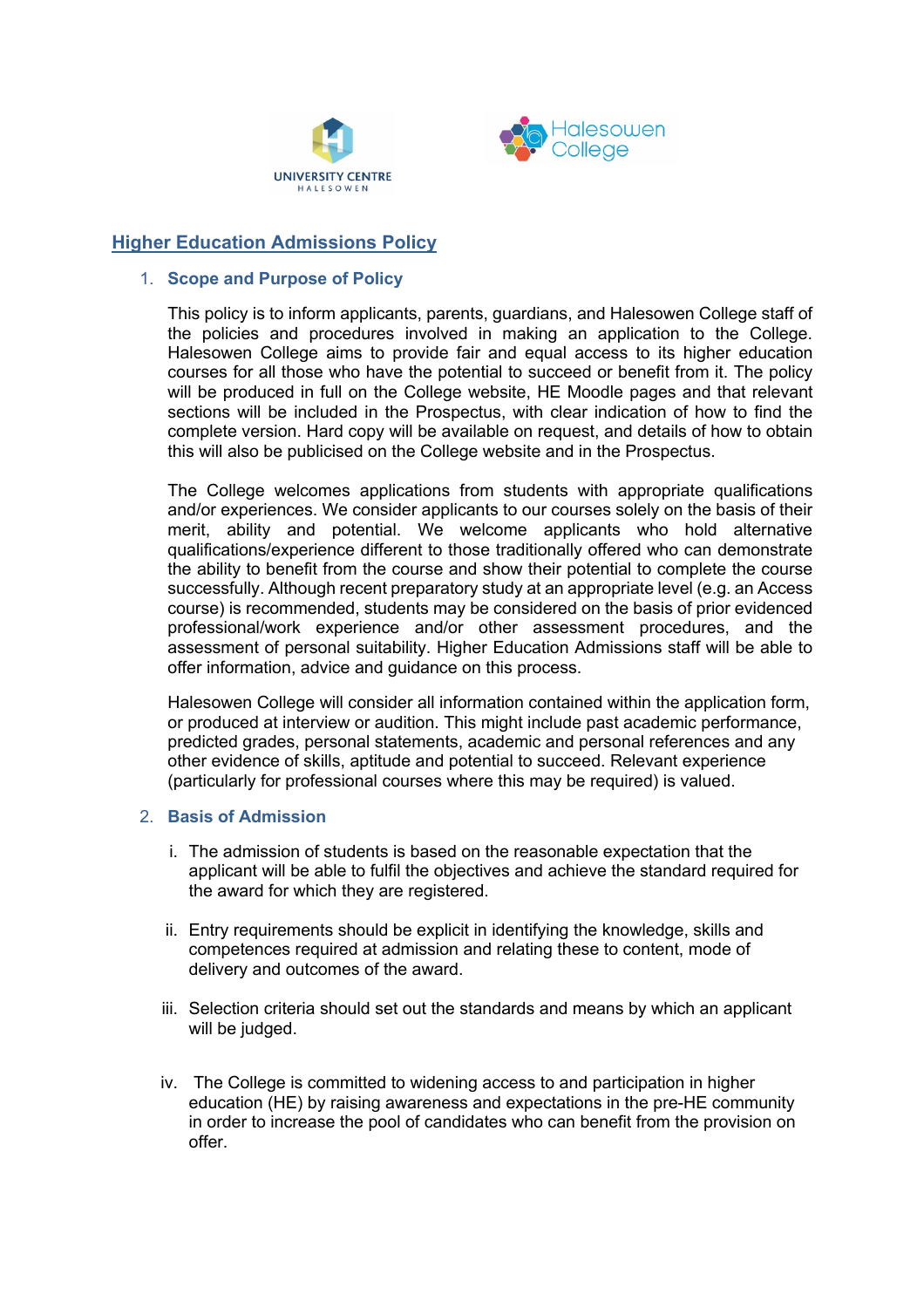- v. No student will be subjected to less favourable treatment on grounds of race, ethnic or national origins, colour, gender, sexuality, parental status, marital status, disability status, creed, political belief or social or economic background.
- vi. Support for disabled students can be provided through the Admissions officer with responsibility for student support who works from the Admissions Team.
- vii. The College recognises the importance of the provision of accurate and appropriate pre-entry information and support to prospective students in order to ensure that all applicants will be given every opportunity to choose courses in an informed manner and to be admitted to a suitable course.
- viii. Constant monitoring and review of admissions practices and procedures is necessary to effect improvements as required and to respond to any changes in the institutional mission and external factors including changing patterns in the applicant market.

# 3. **Responsibilities**

- a. Responsibility for the HE Admissions Policy and procedures lies with the College Leadership Team, and is operationalised by the Admissions Office and Registry Services. Academic decisions are made by Course Leaders in collaboration with, and supported by, the Admissions Team.
- b. Training for all involved in Admissions matters will be available through the College Staff Development scheme and staff Development opportunities with Partner HEI's, if required.
- c. College faculties that are delivering qualifications through registering with awarding bodies are responsible for setting the entry criteria for their courses and for communicating these to the Admissions Office in a timely fashion. Those faculties working in partnership with HEI's have entry criteria set by the HEI. Decisions on applications are made by Course Leaders.

For all courses, the selection process will take into account:

- The applicant's potential to succeed in his or her chosen course
- or expected academic or professional qualifications and grades
- Relevant work or other experience
- Applicants' own statements of interest in the course
- Reference(s)
- Where appropriate, an interview or portfolio of the applicants' work
- Skills derived from non-academic extra-curricular activities such as engagement in sport, the arts or voluntary and community work
- Contextual consideration of merit and potential.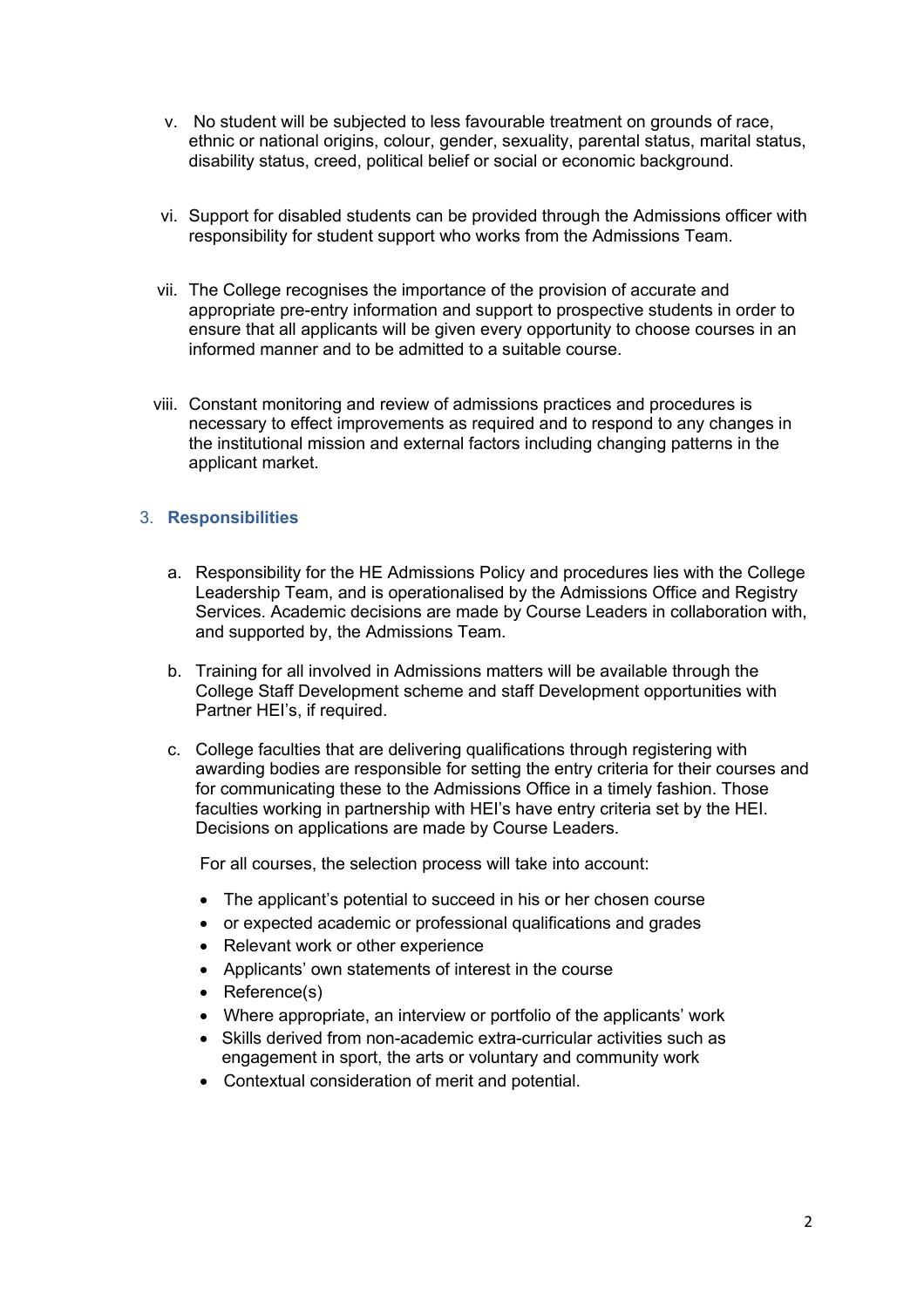Admissions are responsible for:

- Acting as first point of contact for all course enquiries, applications and enrolments.
- Providing a personalised initial information, advice and guidance (IAG) service to all applicants from initial enquiry through to enrolment.
- Acknowledging receipt of all applications and arranging interviews and assessments as appropriate.
- Notifying Learning Support when an applicant declares a special learning need and/or disability and liaising with them regarding the provision of support and reasonable adjustments to the application process.
- Notifying applicants of the outcome of all interviews and sending offers, as specified by the Course Leader or discussing alternative courses as appropriate.
- Ensuring all offer letters comply with CMA guidance by containing the full set of information required to allow applicants to make an informed decision regarding acceptance of the offer made to them.

Student Services are responsible for:

- Providing appropriate IAG to prospective students, including enquirers and applicants, seeking information about financial support.
- Assisting prospective students in making funding applications to Student Finance England or other relevant agencies.

Learning Support are responsible for:

- Contacting applicants by telephone to discuss their declaration of a specific learning need or disability on the application form.
- Working with curriculum teams on request to ensure that reasonable adjustments are made to interviewing conditions in order to accommodate those who have declared a learning difficulty or disability.
- Ensuring that the College explores reasonable adjustments to accommodate additional needs thus enabling the student to access the curriculum and, where this is not possible, to liaise with the curriculum team so that they can contact the applicant with the outcome.

The Marketing Team is responsible for:

- Ensuring that the College is meeting its obligations under Consumer Protection Law and is compliant with the guidance publicised by the Competition and Markets Authority (CMA).
- Quality checking and publication of pre-application course and institutional promotion material.

#### 4. **Transparency**

The College in conjunction with HEI partners is committed to providing accurate and clear communication of information that will support students to make an informed decision about their course. The College requires the University Centre Manager in conjunction with the Marketing Team to publish guideline entry requirements for all undergraduate programmes in all relevant communications, for example, HE Prospectus, UCAS Publications, College Website and HEI Websites.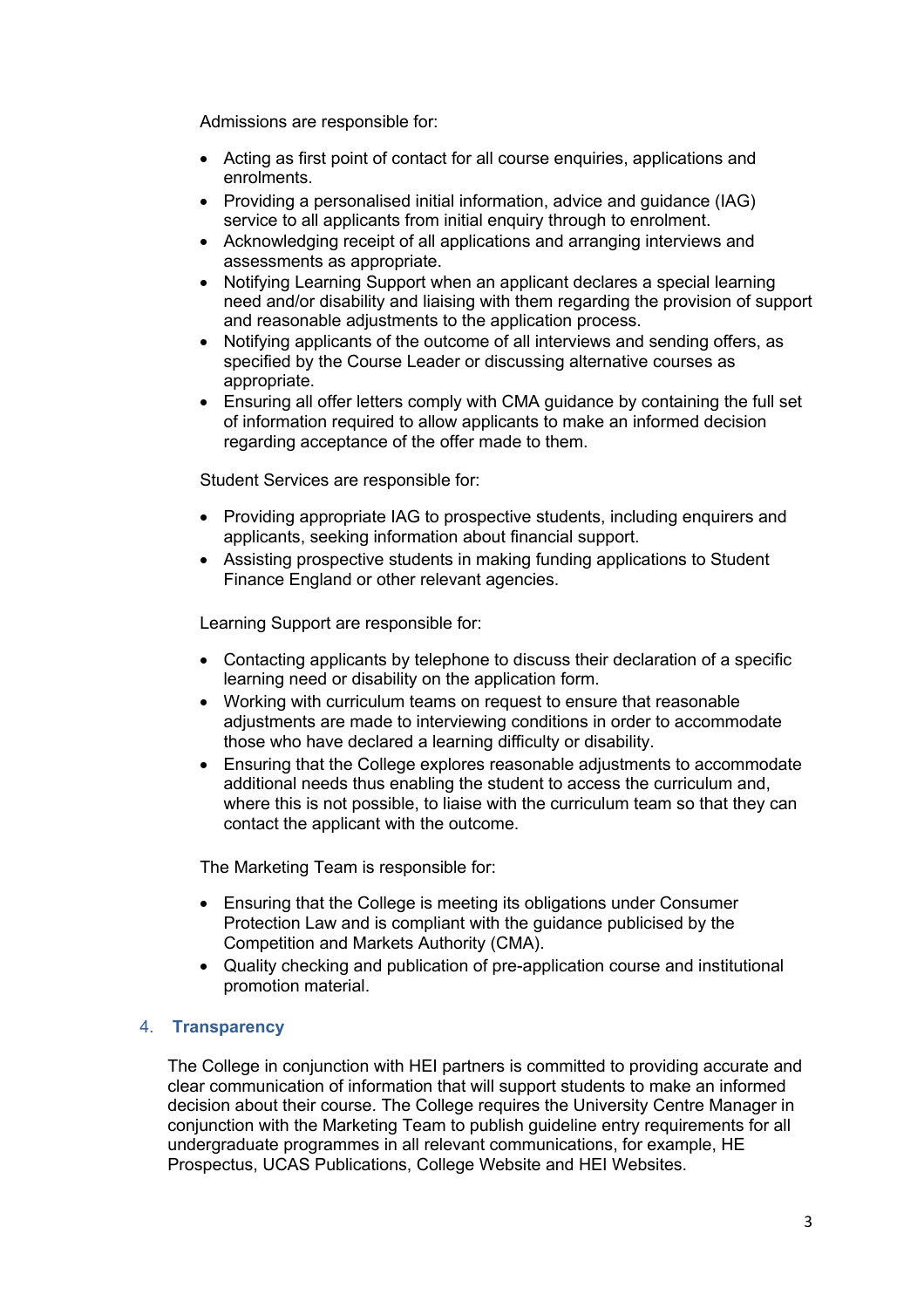Information on the entry qualifications of applicants is accepted in previous years and other statistical data may be found on the Website www.unistats.com

## 5. **Consistency**

In order to ensure consistency and fairness, the principles and procedures set out in this policy are followed for all programmes. The College acknowledges that admissions processes will vary to some extent across subject areas depending on the nature of the programme.

# 6. **Entry Profiles**

The College will make available Admissions Profiles for all its academic courses through its website and HE prospectus. All admissions decisions will be made against the criteria detailed in the admissions profile. Each profile will specify:

- typical academic entry requirements
- other accepted experience and/or qualities.

The college aims to make higher education accessible and welcomes applications from all those interested in higher education. In addition to traditional academic qualifications the College recognises prior learning of applicants, either as a basis for entry to a course or to exempt applicants from some of the requirements which shall be clarified in Appendix 1.

## 7. **Minimum entry Requirements**

Appendix 1 shows the minimum entry requirements for Level 4 courses, including requirements for 'mature' students.

#### 8. **Decision Making**

Full time applicants will apply through UCAS and part time applicants through College 'Apply' system.

#### **a. The Application Process**

- 1. The Admissions Officer with responsibility for Higher Education will:
	- check that all necessary information has been included. Where further information such as a transcript, reference or personal statement is required, a written request will be made to the applicant.
	- check the applicant's fee status and take appropriate action
	- liaise with relevant Course Leaders who may interview the applicant as part of the selection process.
	- The Course Leader will return the application to the Admissions Officer who will process applications, normally within ten working days
	- The Admissions Office will then issue a formal offer letter by mail to the applicant. This letter will detail any outstanding conditions and further instruction where appropriate.
- 2. Those applicants not meeting the selection criteria of their chosen course may be considered for, and offered, an alternative course. If an application is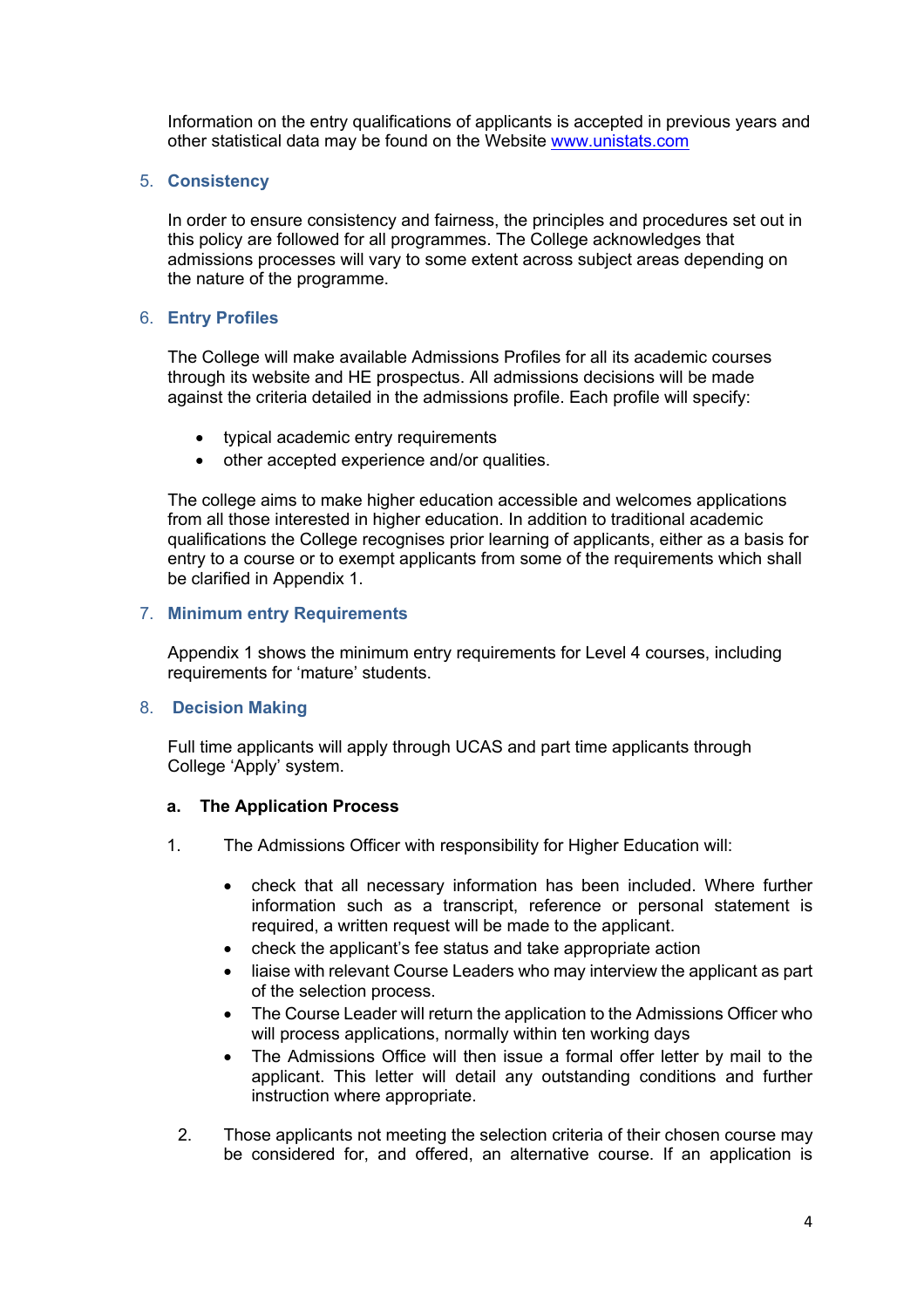unsuccessful the reason for rejection is recorded to provide applicants with feedback if requested.

- 3. Significant changes to advertised programmes (between an offer being made and registration) must be conveyed to applicants as a matter of priority. Where the College decides to terminate a programme the applicant will be notified in writing.
- 4. Applicants will be expected to know the obligations placed on them if they accept an offer of a place at the College, or on a collaborative programme with a HEI. This information is made available at the time an offer of a place is made.
- 5. All successful applicants will be sent information on arrangements for enrolment, registration and induction of new students.

## **9. Feedback Policy**

In order to support transparent admissions systems, the College acknowledges an applicant's need to know why their application was deemed unsuccessful feedback will only be given in written format (not over the telephone or in person) within 8 weeks of receipt of the request. The Admissions Office will not consider an application that has been re-submitted in the same cycle in light of the feedback provided for the same course, but the application may be considered for an alternative course.

In line with Data Protection policies the College will not be able to provide feedback to anyone other than the applicant unless the Admissions Office has been advised to do so. The feedback will be sent to the address the applicant has provided on their application form. Therefore, applicants should be sure to inform the Admissions Office of any changes.

Halesowen College does not allow appeals against an admissions decision, and the Complaints Procedure should be followed, if an applicant is unhappy with the feedback received.

#### **10. Disclosure and Barring Service (DBS)**

Courses requiring a DBS check will have this clearly stated in their Halesowen College HE prospectus entry and Entry Profiles. Some examples of courses requiring DBS include:

Foundation Degree in Early Years Foundation Degree in Learning Support Foundation Degree in Health and Social Care HND in Sport Studies

Successful applicants to Initial Teacher Education will be required to undergo police record checks, carried out by the DBS, before being allowed to enrol successful applicants to all the above courses. Other courses may also require one or more of these checks, and this should be indicated in all pre-application publicity.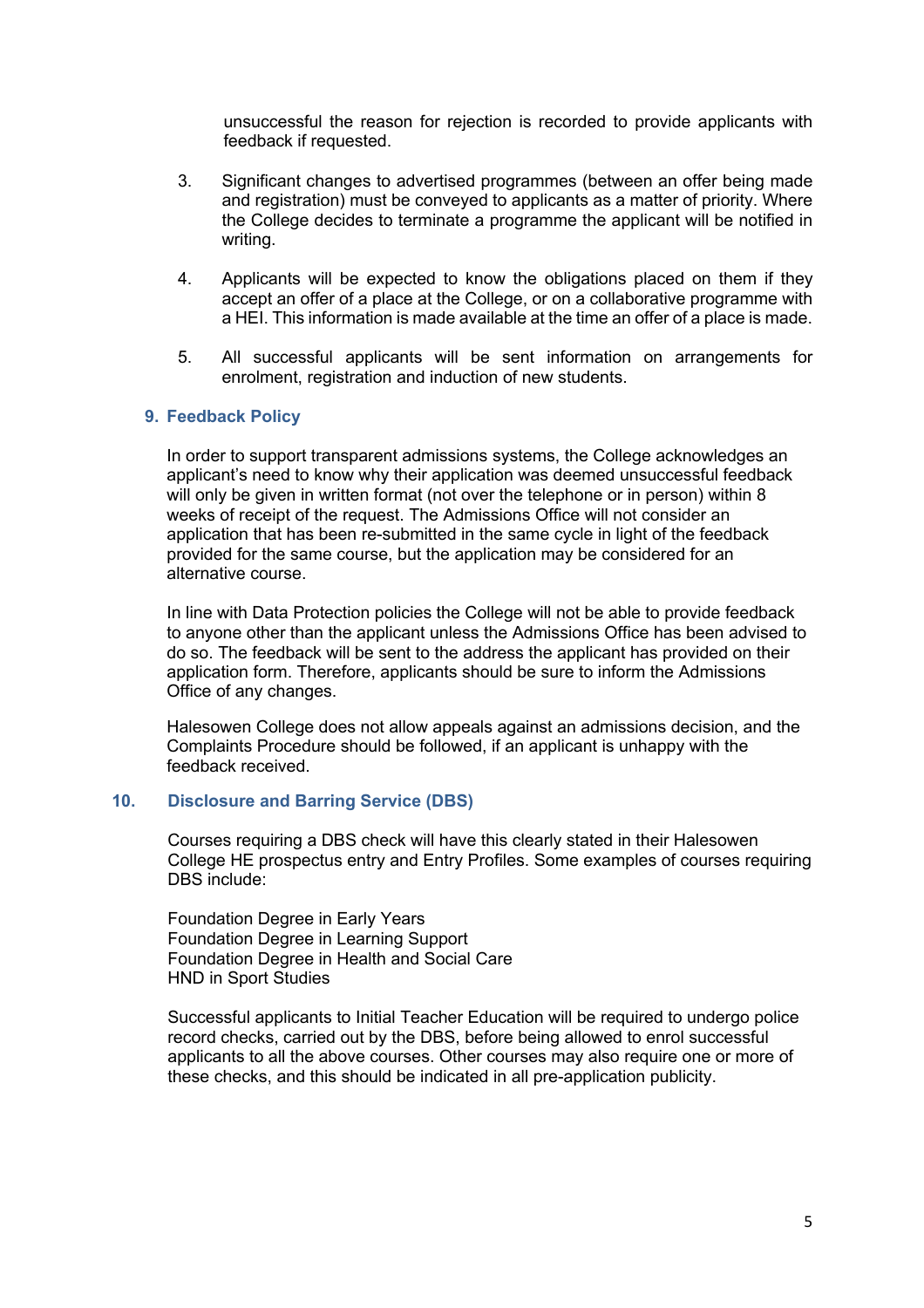### **11. Fees and Finance**

Up to date information regarding course fees, registration fees and any additional course related fees will be available from the admissions office.

# **12. Disability and Dyslexia Support**

Applications to Halesowen College HE courses will be assessed purely on academic grounds. A disabled applicant's merits are assessed as they would be if any reasonable adjustments had been made. In some instances, a course leader may need to seek additional information from the student and/or liaise with Student Services for the purposes of establishing if adjustments might be appropriate to support a student.

The Admissions Office will provide Student Services with copies of application forms for all successful applicants and will send such applicants information provided by Student Services.

Student Services will, guided by the Equality Act (2010), inform the applicant of the reasonable adjustments the College can make in relation to their disability. Based on this information, it will be the applicant's decision as to whether or not they wish to accept the offer of a place on a course. In the unlikely event that the College is unable to make a reasonable adjustment, the SEND Co-ordinator (or representative) will inform the applicant as soon as possible.

# **13. Monitoring and Evaluation**

Policy is informed by the monitoring and evaluation of all admissions-related processes as follows:

- regular review of admissions processes, including consultation to review performance and efficiency
- annual review of entry profiles and decision making criteria, including new qualifications, plus ad hoc revisions where necessary
- annual review of application data to inform policy development.

This policy statement will be reviewed and updated annually.

| <b>Reviewed/Approved</b> | By          | <b>Date</b> | <b>Review Date</b> |
|--------------------------|-------------|-------------|--------------------|
| Updated by               | Jo Williams | 15.03.2021  | 01.04.2022         |
| Reviewed by              | CLT         |             |                    |
| Approved by              | Corporation |             |                    |